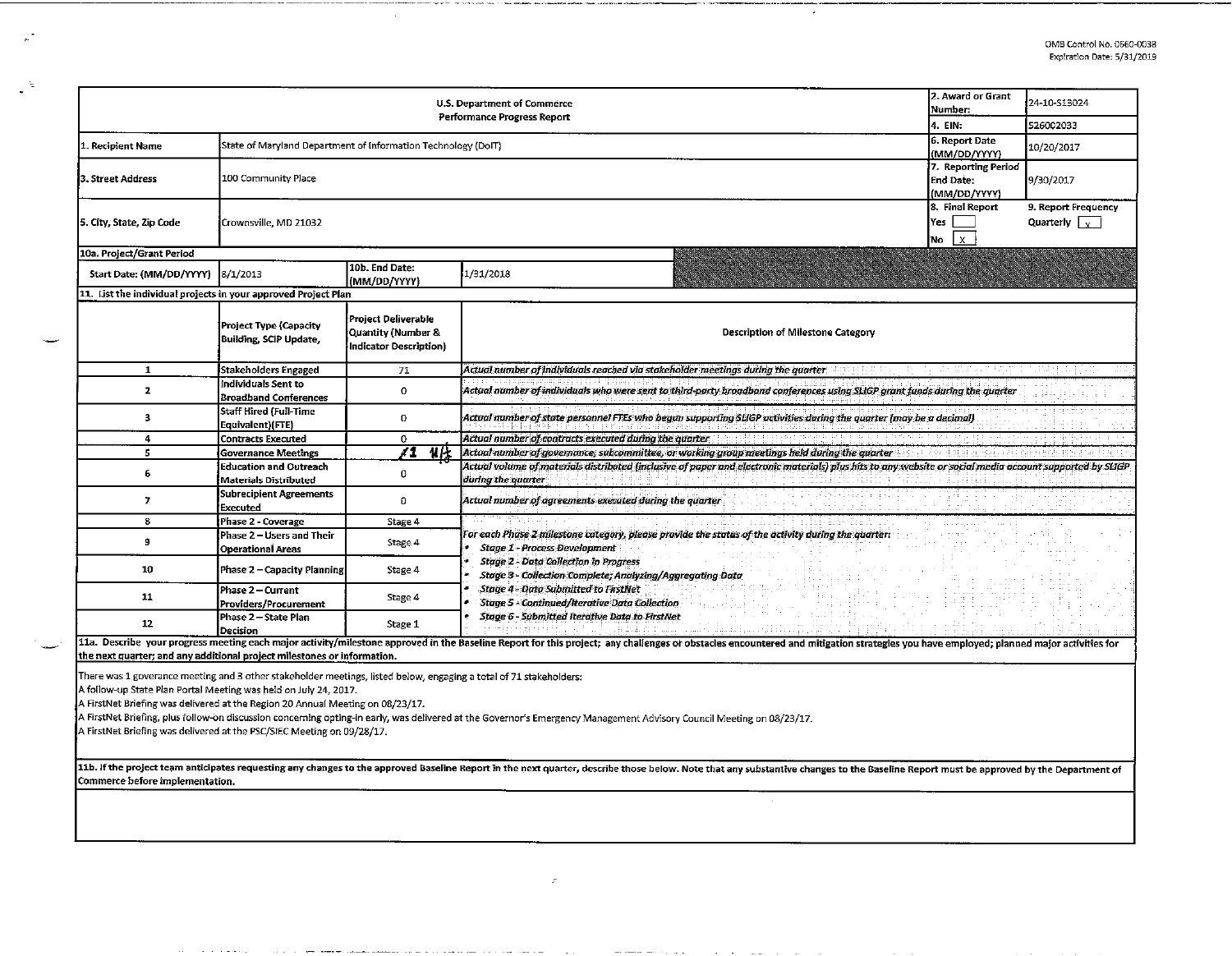11c. Provide any other information that would be useful to NTIA as it assesses this project's progress.

On September 18, 2018, Maryland's Governor Larry Hogan announced that Maryland will opt-in early to FirstNet/AT&T building out the RAN ln the state.

11d. Describe any success stories or best practices you have identified. Please be as specific as possible.

والشواط ساواتهم والراوات والمواد

 $\sim$   $\sim$ 

12. Personnel

 $\mathbb{R}^2$ 

 $\mathcal{L}_{\mathbf{a}}$  $\mathcal{L}$ 

12a. If the project is not fully staffed, describe how anv Jack of staffing may impact the project's time line and when the project will be fully staffed.

| <b>Job Title</b>                                                                                                                                | FTF%                                                                                               | 12b. Staffing Table - Please include all staff that have contributed time to the project. Please do not remove individuals from this table.<br>Project (s) Assigned |                                                                                                            |                      |                               |                   |                 | Change                                  |                                   |
|-------------------------------------------------------------------------------------------------------------------------------------------------|----------------------------------------------------------------------------------------------------|---------------------------------------------------------------------------------------------------------------------------------------------------------------------|------------------------------------------------------------------------------------------------------------|----------------------|-------------------------------|-------------------|-----------------|-----------------------------------------|-----------------------------------|
| Assistant Bureau Chief/Chief<br>Information Officer;<br>Technology and Information<br>Management Command of the<br>Maryland Department of State |                                                                                                    |                                                                                                                                                                     | Law Enforcement SME for FirstNet/SLIGP work                                                                |                      |                               |                   |                 |                                         | Dedicating less than 1%           |
| Police                                                                                                                                          | 20                                                                                                 |                                                                                                                                                                     |                                                                                                            |                      |                               |                   |                 |                                         |                                   |
| Department of Information<br>Technology Radio System<br>Director                                                                                | 20                                                                                                 |                                                                                                                                                                     | Program Management at the State level for SLIGP                                                            |                      |                               |                   |                 |                                         | Dedicated 22.88% in<br>lQ15       |
| Department of Information<br><b>Technology Systems Engineer</b>                                                                                 | 30                                                                                                 |                                                                                                                                                                     | Engineering and program management support at the State level for FirstNet work<br>Dedicating less than 1% |                      |                               |                   |                 |                                         |                                   |
| Department of Information<br>Technology GIS Deputy<br>Director                                                                                  | 10                                                                                                 | GIS support at the State level                                                                                                                                      |                                                                                                            |                      |                               |                   |                 |                                         | Dedicating less than 1%           |
| Department of Information<br>Technology Radio System<br>Agency Coordinator                                                                      | $>1$                                                                                               | Grant administration                                                                                                                                                |                                                                                                            |                      |                               |                   |                 |                                         | Dedicated 0.6% in Q15             |
| Department of Information<br>Technology Radio System<br>Procurement Specialist                                                                  | >1                                                                                                 | Grant administration                                                                                                                                                |                                                                                                            |                      |                               |                   |                 |                                         | Dedicated 0.6% in Q15             |
| Department of Information<br>Technology Reimbursable,<br>Capital                                                                                |                                                                                                    | Grant administration                                                                                                                                                |                                                                                                            |                      |                               |                   |                 |                                         | Dedicated 0.2% in Q15             |
| <b>RF Billing Assistant</b>                                                                                                                     | >1                                                                                                 |                                                                                                                                                                     |                                                                                                            |                      |                               |                   |                 |                                         |                                   |
| Department of Information<br>Technology Special Fund<br>Management, Capital<br>Travel Coordinator                                               | >1                                                                                                 | Grant administration                                                                                                                                                |                                                                                                            |                      |                               |                   |                 | Dedicated 0.2% in Q15                   |                                   |
|                                                                                                                                                 |                                                                                                    |                                                                                                                                                                     |                                                                                                            |                      |                               |                   |                 |                                         |                                   |
| 13. Subcontracts (Vendors and/or Subrecipients)                                                                                                 |                                                                                                    |                                                                                                                                                                     |                                                                                                            |                      |                               |                   |                 |                                         |                                   |
| 13a. Subcontracts Table - Include all subcontractors. The totals from this table must equal the "Subcontracts Total" in Question 14f.           |                                                                                                    |                                                                                                                                                                     |                                                                                                            |                      |                               |                   |                 |                                         |                                   |
| Name                                                                                                                                            | <b>Subcontract Purpose</b>                                                                         |                                                                                                                                                                     | Type<br>(Vendor/Subrec.)                                                                                   | RFP/RFQ issued (Y/N) | Contract<br>Executed<br>(Y/N) | <b>Start Date</b> | <b>End Date</b> | Total Federal Funds<br><b>Allocated</b> | Total Matching Funds<br>Allocated |
| Integrity Consulting                                                                                                                            | Broadband Technical SME                                                                            |                                                                                                                                                                     | Contractor                                                                                                 | Y                    | N                             | 12.9.14           | 7.31.16         | \$0.00                                  | \$0.00                            |
| University of Maryland Center<br>for Health and Homeland<br>Security                                                                            | Broadband Outreach Administrator, Regional<br>Coordinators, and Grants Management                  |                                                                                                                                                                     | Contractor                                                                                                 | И                    | Y                             | 8.1.13            | 2.28.17         | \$764,975.97                            | \$33,756.03                       |
| Western Maryland Regional<br>Coordinator and Exercise<br>Director (Allegany County)                                                             | Western MD Regional Outreach coordinator, exercise<br>development, and data collection activities. |                                                                                                                                                                     | Contractor                                                                                                 | N                    | Y                             | 10.30.14          | 7.31.16         | \$75,000.00                             | \$0.00                            |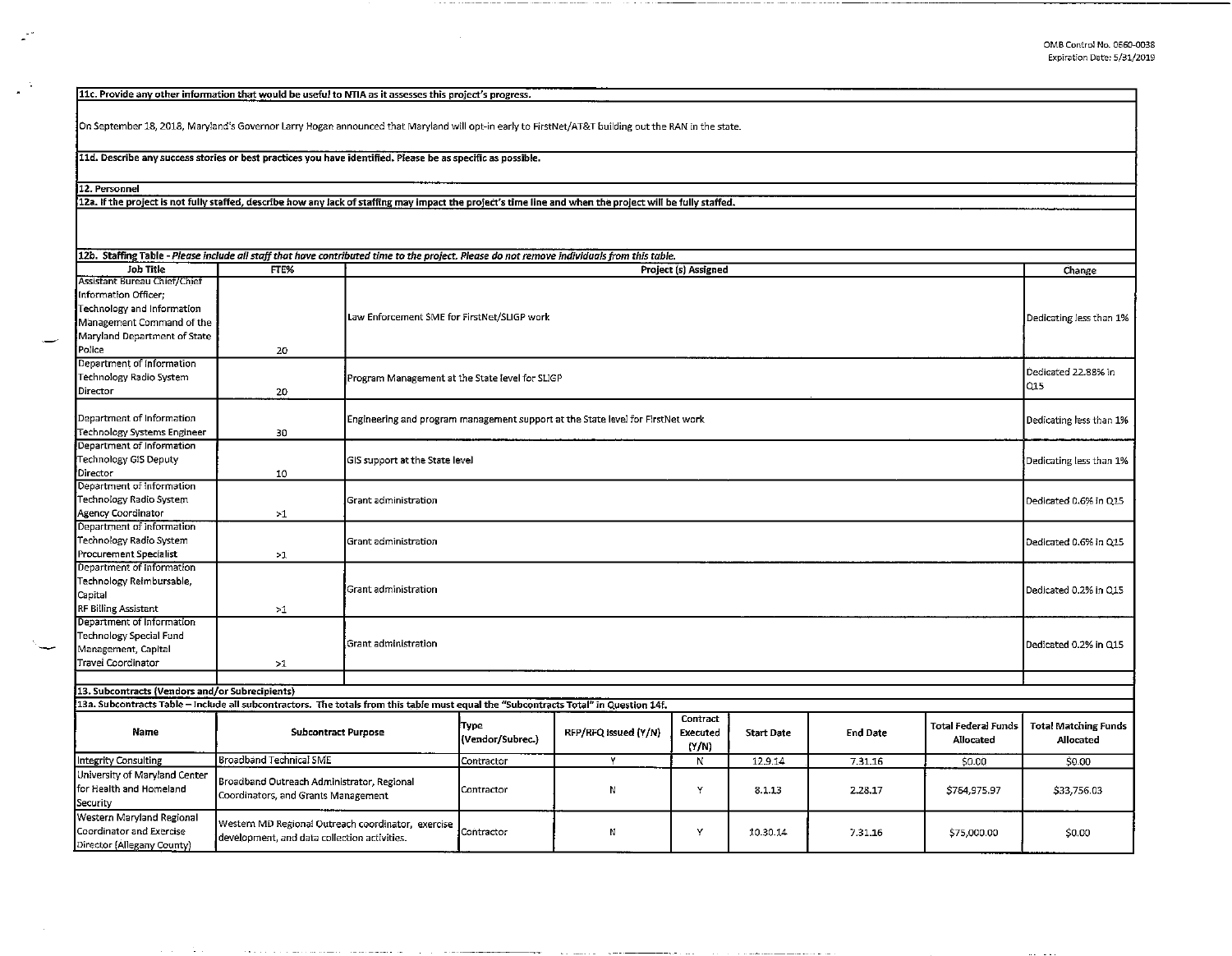**Contact Contact**  $\sim$ 

| Salisbury State University<br>(ESRGC)                                       | Broadband Website and Mapping and Data Collection<br>Analysis |            |  | Y (Task<br>Order<br>(UOM | 6.5.14  | 3.31.17 | \$349,274.03 | \$0.00      |  |
|-----------------------------------------------------------------------------|---------------------------------------------------------------|------------|--|--------------------------|---------|---------|--------------|-------------|--|
| All Hazards Consortium                                                      | Regional Coordination for MACINAC                             | Contractor |  |                          | 9.25.14 | 7.31.16 | \$90,750.00  | \$0.00      |  |
| Coverage Objectives Analysis: MD FIRST Maps,<br>Motorola and Skyline        |                                                               | Contractor |  |                          | 3.25.15 | 1.31.18 | \$0.00]      | \$63,374,00 |  |
| 13b. Describe any challenges encountered with vendors and/or subrecipients. |                                                               |            |  |                          |         |         |              |             |  |
|                                                                             |                                                               |            |  |                          |         |         |              |             |  |
|                                                                             |                                                               |            |  |                          |         |         |              |             |  |

 $\mathbf{r}$ 

 $\omega$  , and  $\omega$  , and  $\omega$  , and  $\omega$  , and  $\omega$ 

مستوفي والمرابط والمرابط

.<br>. . .

e sa s